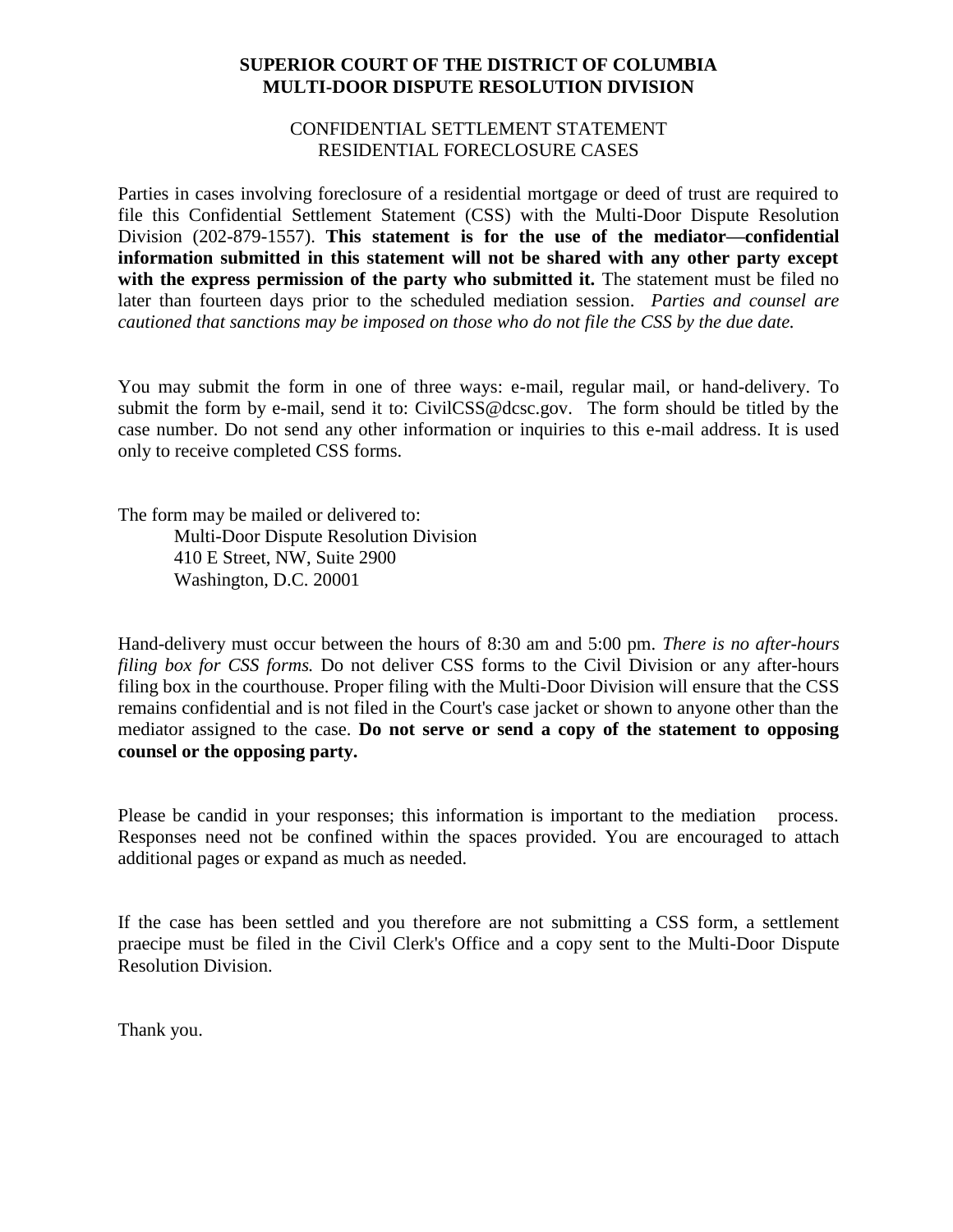### **RESIDENTIAL FORECLOSURE**

## **CONFIDENTIAL SETTLEMENT STATEMENT**

# **Multi-Door Dispute Resolution Division**

| Judge                                                                                                                                                                                                                                                                   | $Calendar \#$ |                         |                     |
|-------------------------------------------------------------------------------------------------------------------------------------------------------------------------------------------------------------------------------------------------------------------------|---------------|-------------------------|---------------------|
|                                                                                                                                                                                                                                                                         |               |                         |                     |
|                                                                                                                                                                                                                                                                         |               |                         |                     |
|                                                                                                                                                                                                                                                                         |               |                         |                     |
|                                                                                                                                                                                                                                                                         | Date          |                         | Time                |
|                                                                                                                                                                                                                                                                         |               |                         |                     |
| Submitted by:                                                                                                                                                                                                                                                           |               |                         | Check one:          |
|                                                                                                                                                                                                                                                                         |               |                         | Plaintiff Defendant |
| Name of Party (if unrepresented) or Attorney (please print)                                                                                                                                                                                                             |               |                         |                     |
| Law Firm Name (if applicable)                                                                                                                                                                                                                                           |               |                         |                     |
| Address                                                                                                                                                                                                                                                                 |               |                         |                     |
| City                                                                                                                                                                                                                                                                    |               | <b>State</b>            | Zip                 |
| Telephone                                                                                                                                                                                                                                                               |               |                         |                     |
| Email address                                                                                                                                                                                                                                                           |               |                         |                     |
| Do any of the parties involved require an interpreter?                                                                                                                                                                                                                  |               | $\Box$ Yes<br>$\Box$ No |                     |
| For Attorneys: List below the names of all parties you represent. (Attach an additional<br>page if necessary). The filing of one settlement statement will suffice for all of the parties<br>that you represent in this matter, provided all of the parties are listed. |               |                         |                     |
| Name of Party                                                                                                                                                                                                                                                           | Name of Party |                         |                     |
| Name of Party                                                                                                                                                                                                                                                           | Name of Party |                         |                     |
| Name of Party                                                                                                                                                                                                                                                           | Name of Party |                         |                     |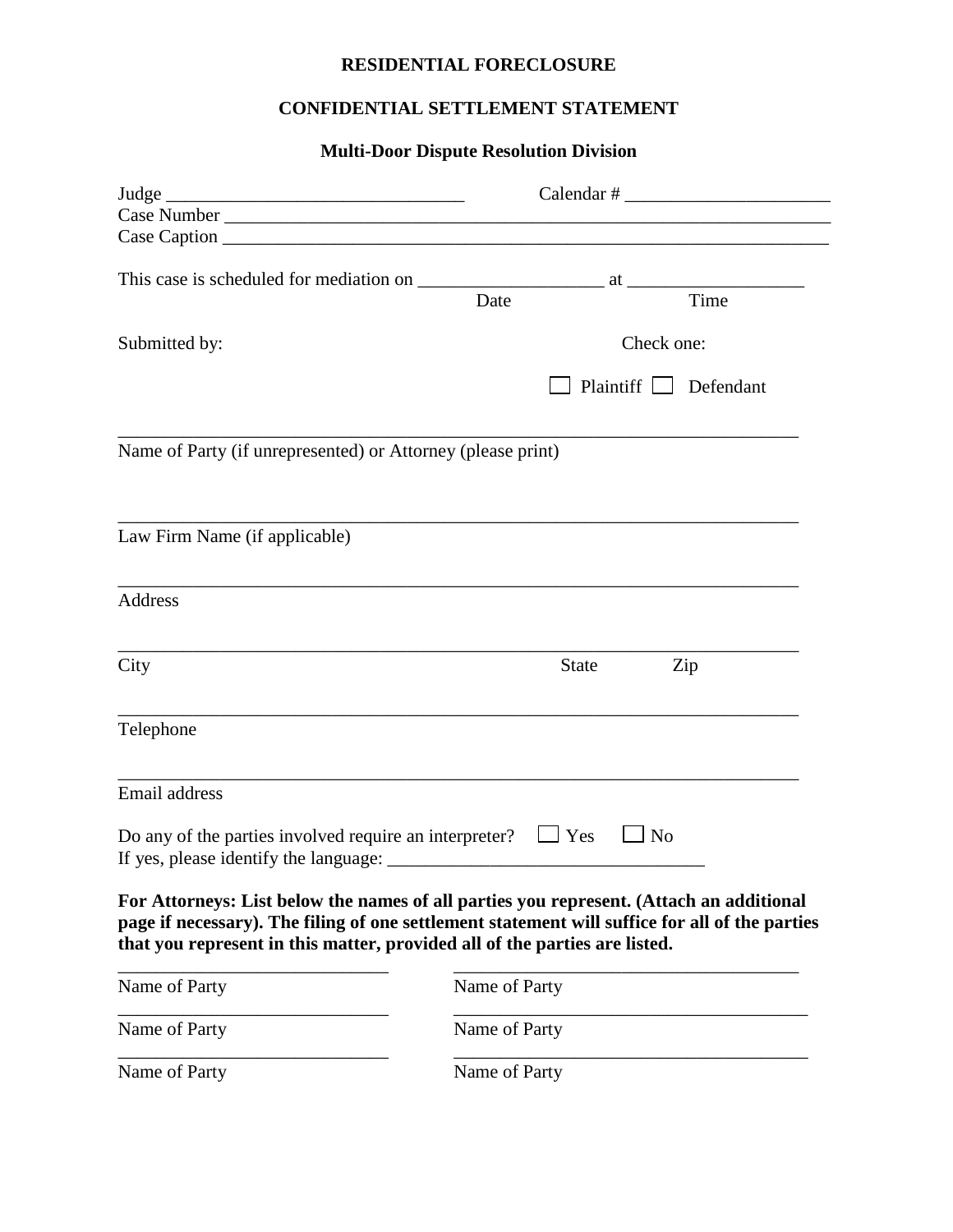**Plaintiff Only** – Please provide the following information:

1. A brief summary of the facts of this case:

2. The total amount due under the note, as of\_\_\_\_\_\_\_\_\_\_\_\_\_\_\_\_

|                            | [date] |
|----------------------------|--------|
| a. Unpaid principal        |        |
| b. Interest due            |        |
| c. Late charges            |        |
| d. Escrow                  |        |
| e. Other (please describe) |        |
| f. Total                   |        |
|                            |        |

3. The amount the borrower(s) must pay to reinstate the loan/cure the default:  $\frac{1}{2}$ 

4. The estimated value of the real property:

 $\mathbb{S}_+$  , and the set of the set of the set of the set of the set of the set of the set of the set of the set of the set of the set of the set of the set of the set of the set of the set of the set of the set of the set

Basis for the estimated value stated above:

5. Describe in detail any loss mitigation options requested by the defendant(s) and the results of plaintiff's evaluation of the requests:

6. Describe what loss mitigation options may be available to the defendant(s):

7. List and explain any particular factors the parties may need to address when assessing options to resolve this case (*e.g.* liens on the property, divorced or deceased borrowers, tenants, bankruptcy):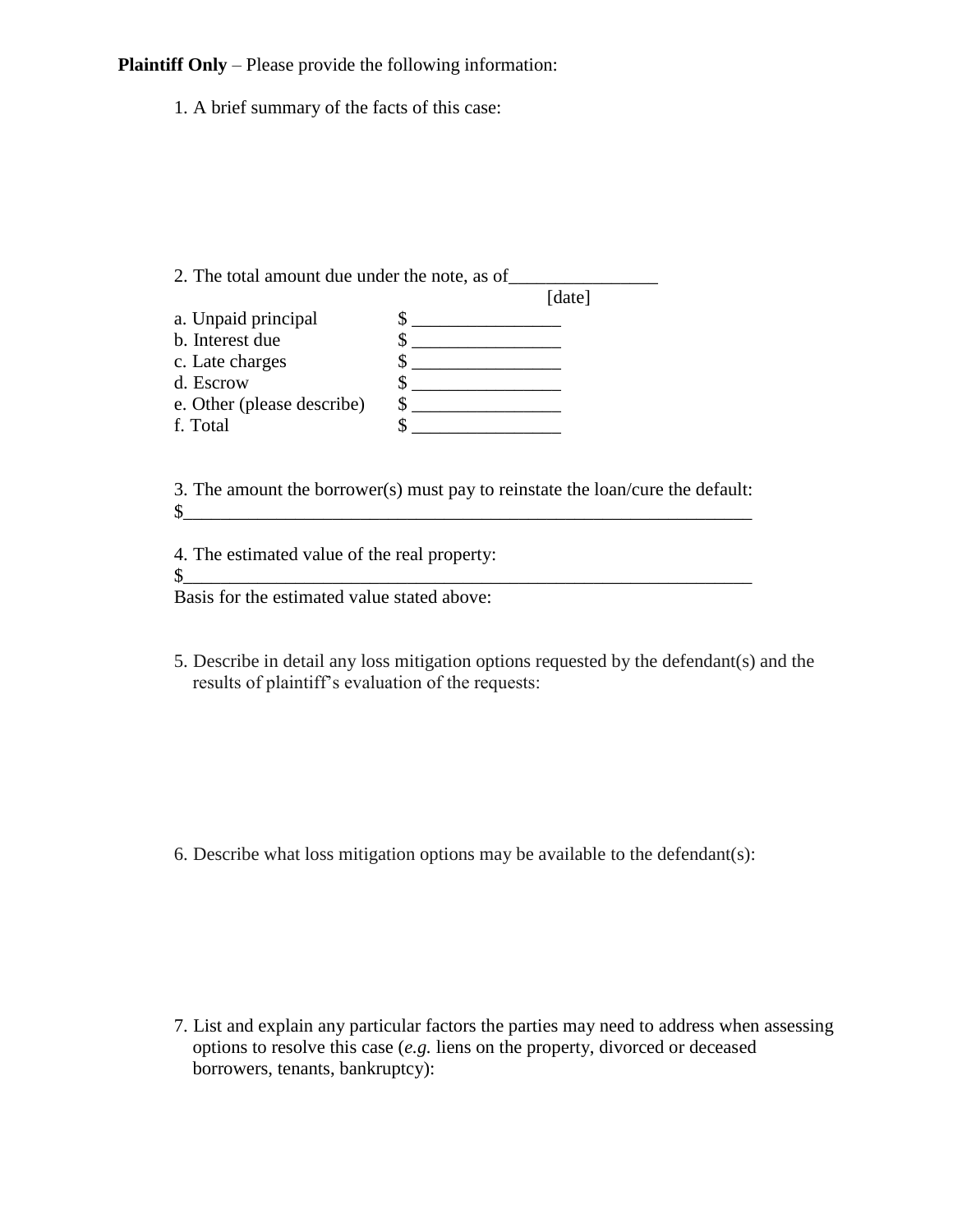8. Describe any other possible resolutions of this case that the plaintiff(s) is willing to consider:

9. Describe any other matters that may assist the mediator and facilitate the mediation:

10. Identify any attorneys who will represent the plaintiff(s) at mediation and any other persons with authority who will attend mediation for the plaintiff(s):

 $\overline{\phantom{a}}$  , and the contract of the contract of the contract of the contract of the contract of the contract of the contract of the contract of the contract of the contract of the contract of the contract of the contrac Name and title Party/entity represented  $\overline{\phantom{a}}$  , and the contribution of the contribution of  $\overline{\phantom{a}}$  , and  $\overline{\phantom{a}}$  , and  $\overline{\phantom{a}}$  , and  $\overline{\phantom{a}}$  , and  $\overline{\phantom{a}}$  , and  $\overline{\phantom{a}}$  , and  $\overline{\phantom{a}}$  , and  $\overline{\phantom{a}}$  , and  $\overline{\phantom{a}}$  , and Name and title Party/entity represented  $\overline{\phantom{a}}$  , and the contract of the contract of the contract of the contract of the contract of the contract of the contract of the contract of the contract of the contract of the contract of the contract of the contrac

Name and title Party/entity represented

Please attach any documents or materials relevant to this case that may assist the mediator and advance the purposes of the mediation session.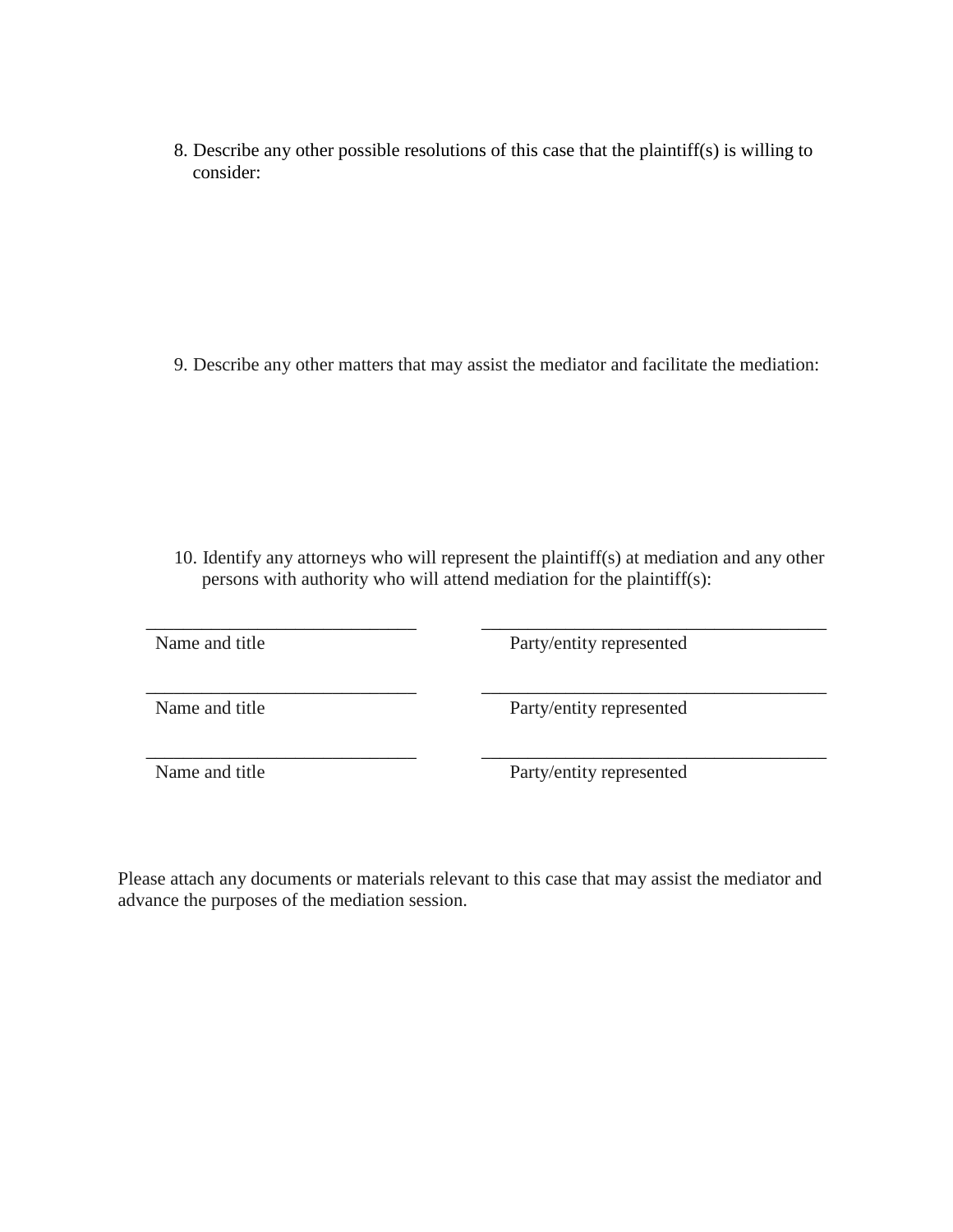**Defendant Only** – Please provide the following information:

1. A brief summary of the facts of this case:

2. If the defendant challenges the plaintiff's right to foreclose this property, state the nature of the challenge or defense and/or any counterclaims the defendant has against the plaintiff.

| 3. Defendant's goal is to: keep the property $\Box$ not keep the property                  |  |  |  |  |
|--------------------------------------------------------------------------------------------|--|--|--|--|
| 4. This property is defendant's: $\Box$ primary residence $\Box$ second home<br>investment |  |  |  |  |
| 5. The property is: $\Box$ owner occupied $\Box$ renter occupied $\Box$ vacant             |  |  |  |  |
| 6. State the estimated value of the real property: \$                                      |  |  |  |  |
| 7. Is the property currently listed for sale? $\Box$ yes $\Box$<br>no                      |  |  |  |  |
| If yes, please provide the following information:                                          |  |  |  |  |
| Has defendant received an offer on the property? $\Box$ yes $\Box$<br>no                   |  |  |  |  |
|                                                                                            |  |  |  |  |
|                                                                                            |  |  |  |  |
| Please state whether the property is listed for sale through an agent or is for            |  |  |  |  |
| Name, phone number, and email address of agent: _________________________________          |  |  |  |  |

\_\_\_\_\_\_\_\_\_\_\_\_\_\_\_\_\_\_\_\_\_\_\_\_\_\_\_\_\_\_\_\_\_\_\_\_\_\_\_\_\_\_\_\_\_\_\_\_\_\_\_\_\_\_\_\_\_\_\_\_\_\_\_\_\_\_\_\_\_\_\_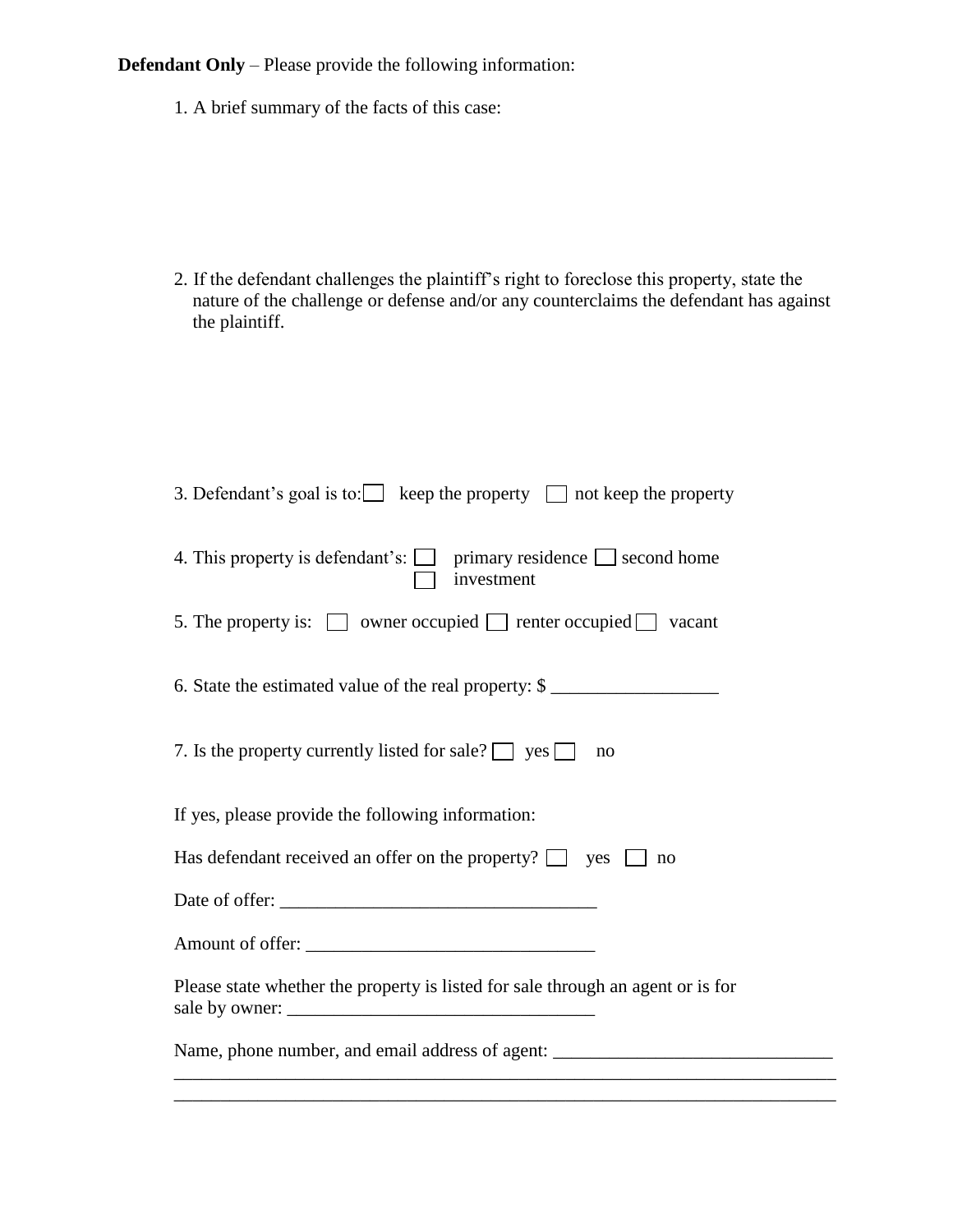| 8. Has the defendant(s) contacted a housing counseling agency for assistance?                                                                                                                                                                     |  |  |  |  |
|---------------------------------------------------------------------------------------------------------------------------------------------------------------------------------------------------------------------------------------------------|--|--|--|--|
| $\Box$ yes $\Box$ no                                                                                                                                                                                                                              |  |  |  |  |
| If yes, please provide the following information:                                                                                                                                                                                                 |  |  |  |  |
|                                                                                                                                                                                                                                                   |  |  |  |  |
|                                                                                                                                                                                                                                                   |  |  |  |  |
| Counselor's Phone number:                                                                                                                                                                                                                         |  |  |  |  |
| Counselor's Email:<br>Are you currently working with this counselor: $\Box$ yes $\Box$                                                                                                                                                            |  |  |  |  |
| no                                                                                                                                                                                                                                                |  |  |  |  |
| 9. Has the defendant(s) ever filed for bankruptcy? $\Box$ yes<br>no<br>If yes, please provide the following information:<br>Type of bankruptcy: $\Box$ Chapter 7 $\Box$ Chapter 13<br>Has the bankruptcy been discharged? $\Box$ yes $\Box$<br>no |  |  |  |  |

10. List any additional mortgages, liens or judgments on this property and include the amount:

11. Describe any circumstances that make it difficult for the defendant(s) to make the current monthly mortgage payments:

12. Describe how defendant(s) thinks this foreclosure case could be resolved: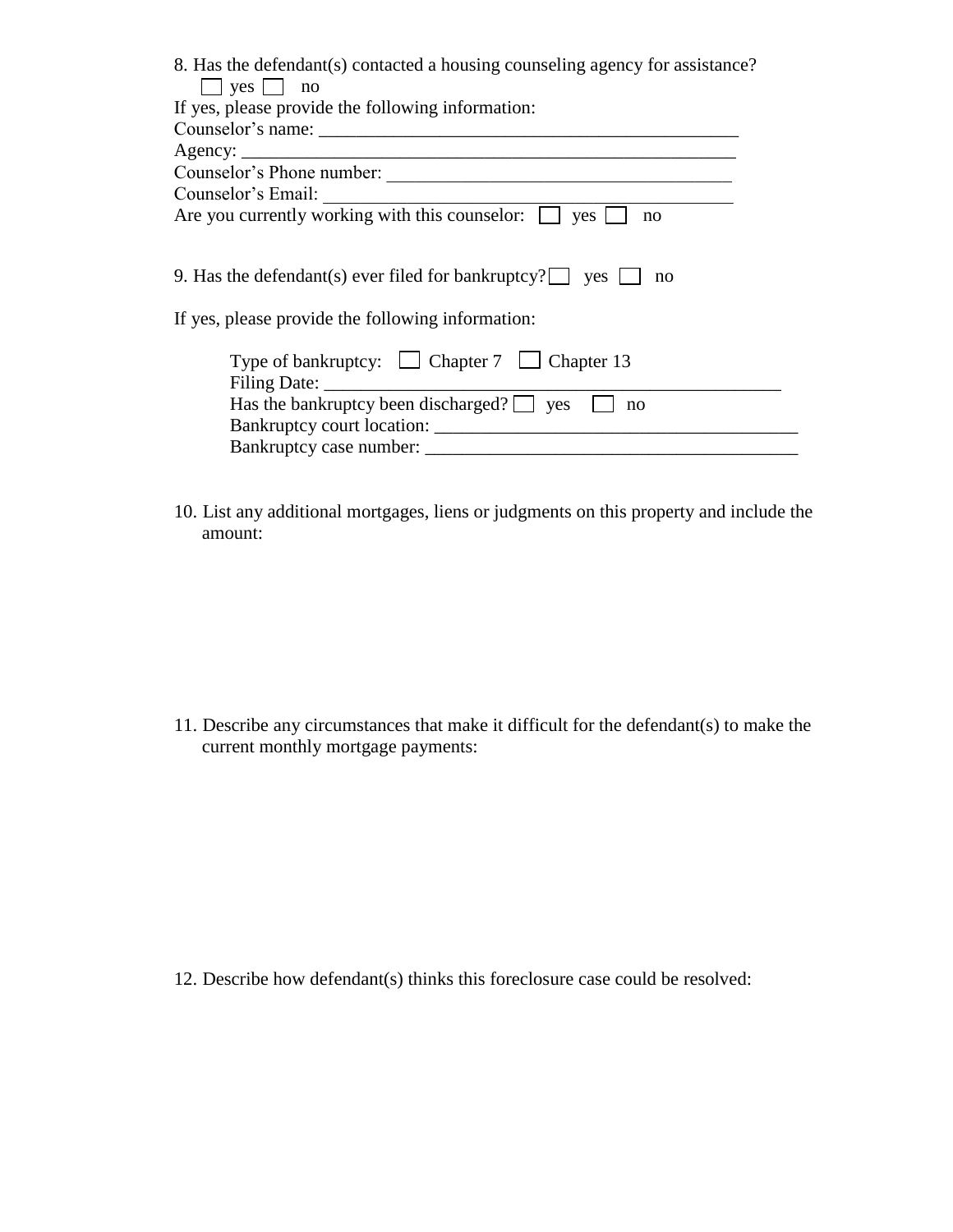13. State defendant(s)' total monthly household income and the sources of that income. Provide any additional information that may help the mediator understand the defendant(s)' current financial situation and ability to make payments toward the mortgage:

14. State the amount the defendant(s) can afford to pay per month toward the mortgage and the source $(s)$  of that payment. If the defendant $(s)$  is able to make a lump sum payment, state the amount and source of that payment:

15. If defendant(s) has applied for a loan modification or other loss mitigation, state whether defendant(s) has received the results of the plaintiff's loss mitigation analysis and describe any questions or concerns about how the analysis was conducted or the results of the analysis:

16. Describe any issues or special concerns that defendant(s) would like to discuss in attempting to resolve this case (*e.g.* second mortgages, liens on the property, divorced or deceased borrowers, tenants, bankruptcy, counterclaims):

17. State any other matters that may assist the mediator and facilitate the mediation: